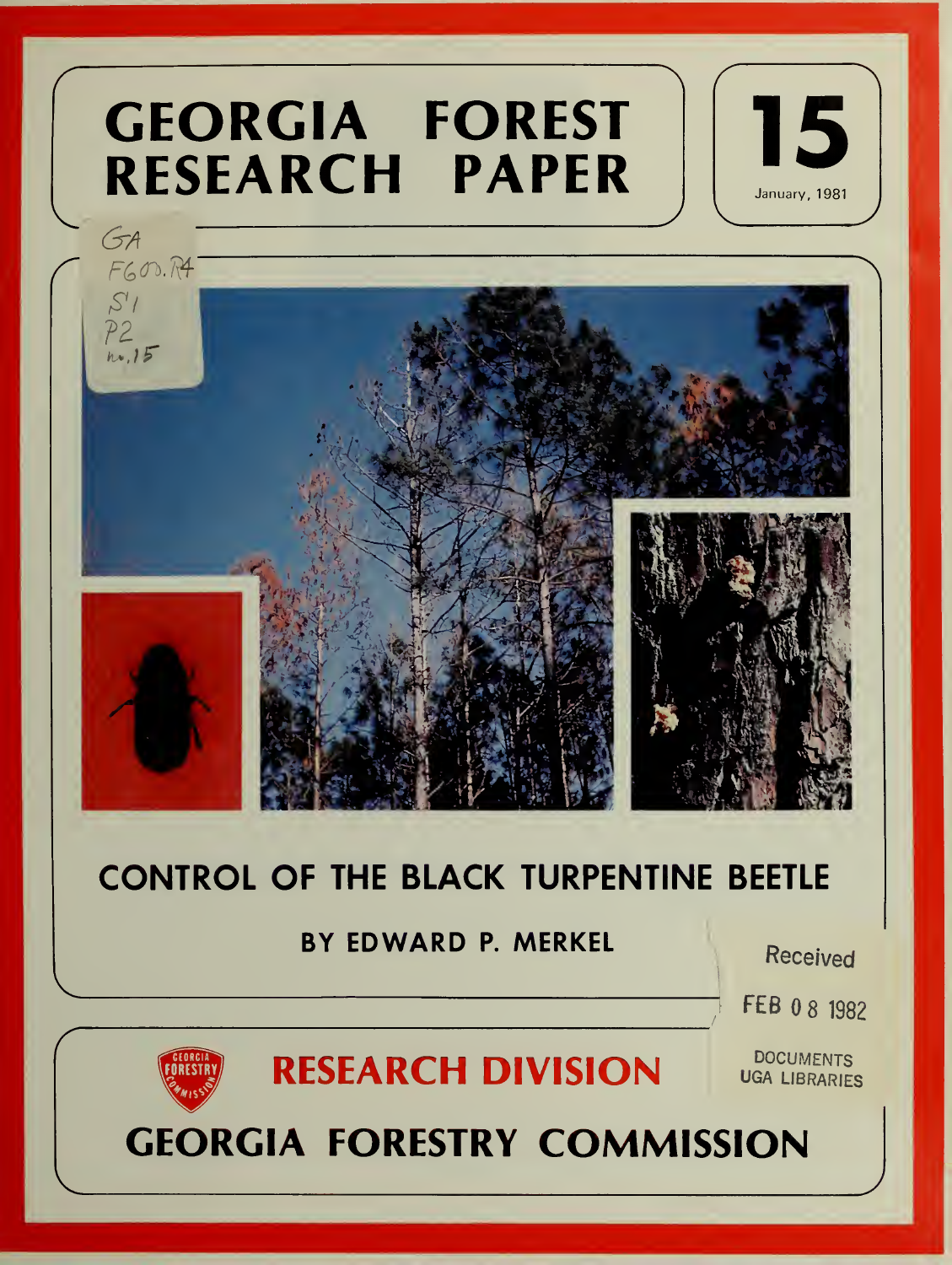## AUTHOR



Edward P. Merkel is <sup>a</sup> Forest Entomology Consultant from Lake City, Florida. He received <sup>a</sup> B.S. degree from the State University of New York College of En vironmental Science and Forestry. Mr. Merkel is retired from the U.S. Forest Service having served as a Research Project Leader with the Southeastern Forest Experiment Station, Olustee, Florida, for 20 years.

# ACKNOWLEDGMENTS

The author thanks the U.S.D.A., Forest Service, Southeastern Forest Experiment Station and the Georgia Forestry Commission for the use of the photographs in this publication.

# PHOTOS ON THE COVER

Background Photo - Slash pines killed by the black turpentine beetle.

Left Photo - Adult black turpentine beetle.

Right Photo - Large pitch tubes on the bark at the base of <sup>a</sup> pine tree attacked heavily by the black turpentine beetle.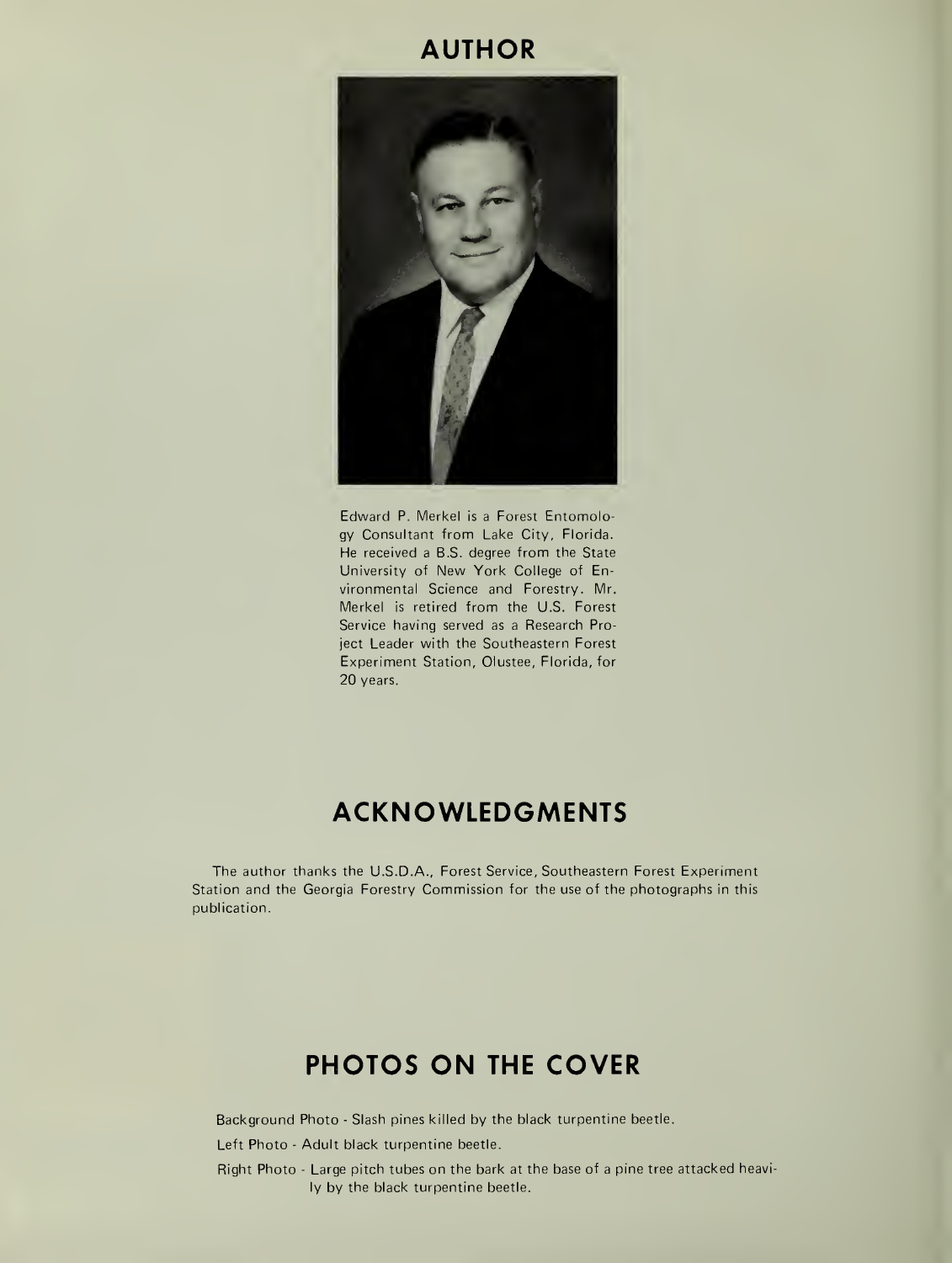# GONTROL OF THE BLAGK TURPENTINE BEETLE

**BY** EDWARD P. MERKEL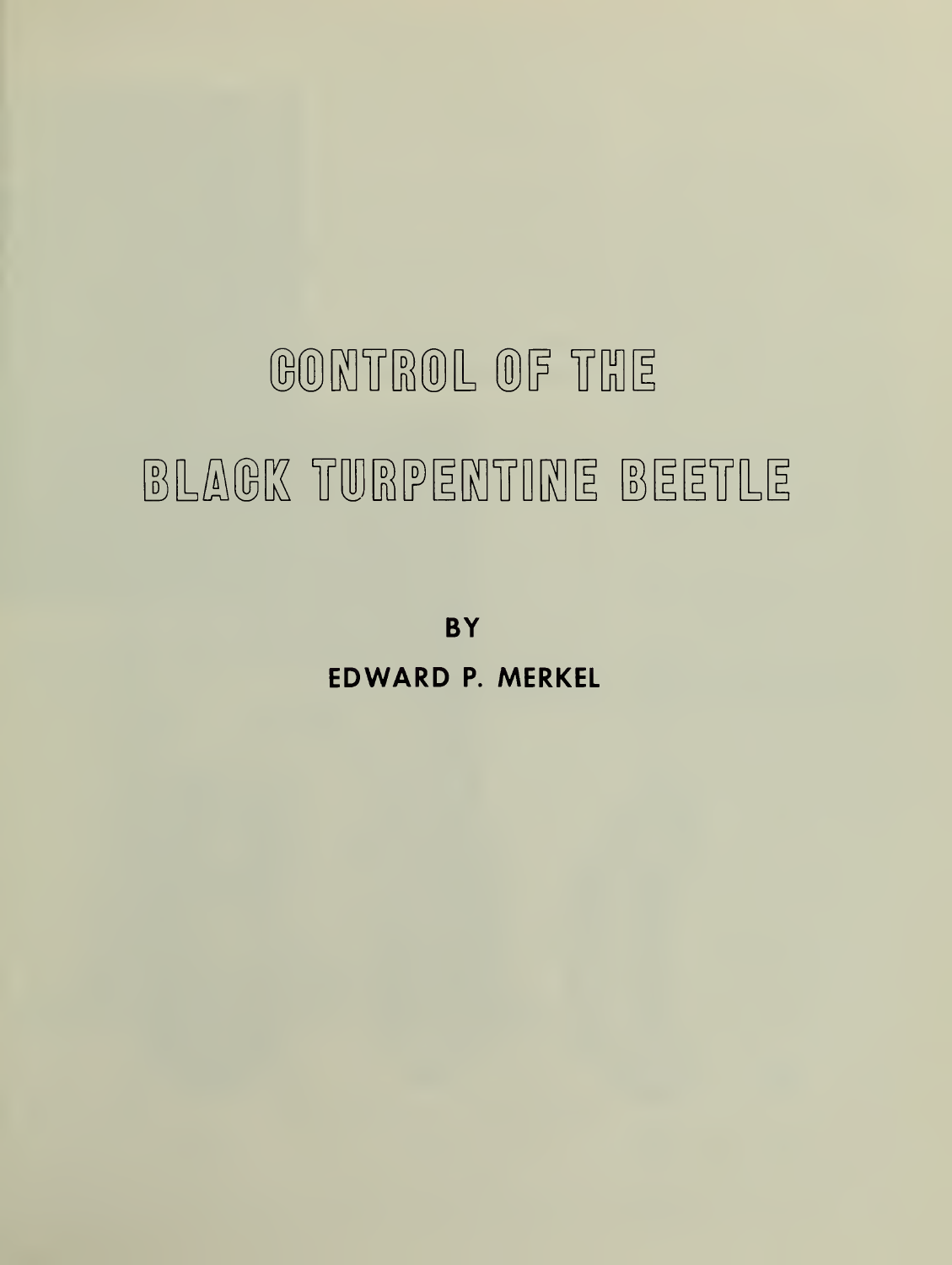#### THE BLACK TURPENTINE BEETLE

The black turpentine beetle, Dendroctonus terebrans (Olivier), is a black, hardshelled beetle about 3/8 inch long with head- and tail ends rounded (Fig. 1). The black turpentine beetle (abbreviated "BTB") is one of the largest members of <sup>a</sup> group of insects known as bark beetles. Bark beetles are so named because they tunnel between the bark and wood of trees, thereby introducing blue stain fungi, disrupting water movement, and causing eventual death of the tree.

All pine species in Georgia are subject to attack by BTB. The beetle has been particularly destructive to slash and longleaf pine worked for gum naval stores in the Coastal Plain Region. During the early 1950's, before insecticidal control methods had been developed, a severe widespread outbreak of BTB virtually forced many turpentine farmers out of business.

## WHERE BLACK TURPENTINE BEETLES ATTACK

BTB attacks freshly-cut pine stumps and trees stressed or weakened by disease, fire, lightning, drought, growth stagnation, or old age. Man also creates conditions in forest stands that invite BTB attacks. For example, "skinned" tree trunks or large roots and soil compaction incurred during logging. In urban areas BTB is commonly <sup>a</sup> pest at construction sites when trees are damaged during digging and grading operations.

Pine stands worked for naval stores are periodically subject to BTB attacks, particularly during droughts, or when narrow bark bars between faces increase tree stress. Trees wounded mechanically and treated with the herbicide, paraquat, for lightwood production may also be attack ed by BTB and other bark beetles.

#### HOW TO RECOGNIZE BLACK TURPENTINE BEETLE ATTACKS

Before appropriate control procedures can be started, one must determine whether BTB or other bark beetles are attacking the pines. The best clues for identifying the presence of BTB are the large pitch tubes (Fig. 2) that are found within the lowest three to six feet of the tree trunk. Pitch tubes resulting from the earliest at tacks, however, usually occur within 18 inches above the ground. The pinkishwhite to reddish-brown pitch tubes have a diameter about the size of <sup>a</sup> 50-cent piece and form on the bark surface at the point where the beetles bore through the cuter bark into the pitchy white inner bark next to the wood.



Figure 2. -Typical pitch tubes made by black turpentine beetles when attacking the lower trunks of southern pines.



Figure 1. -Life, or developmental, stages of the black turpentine beetle.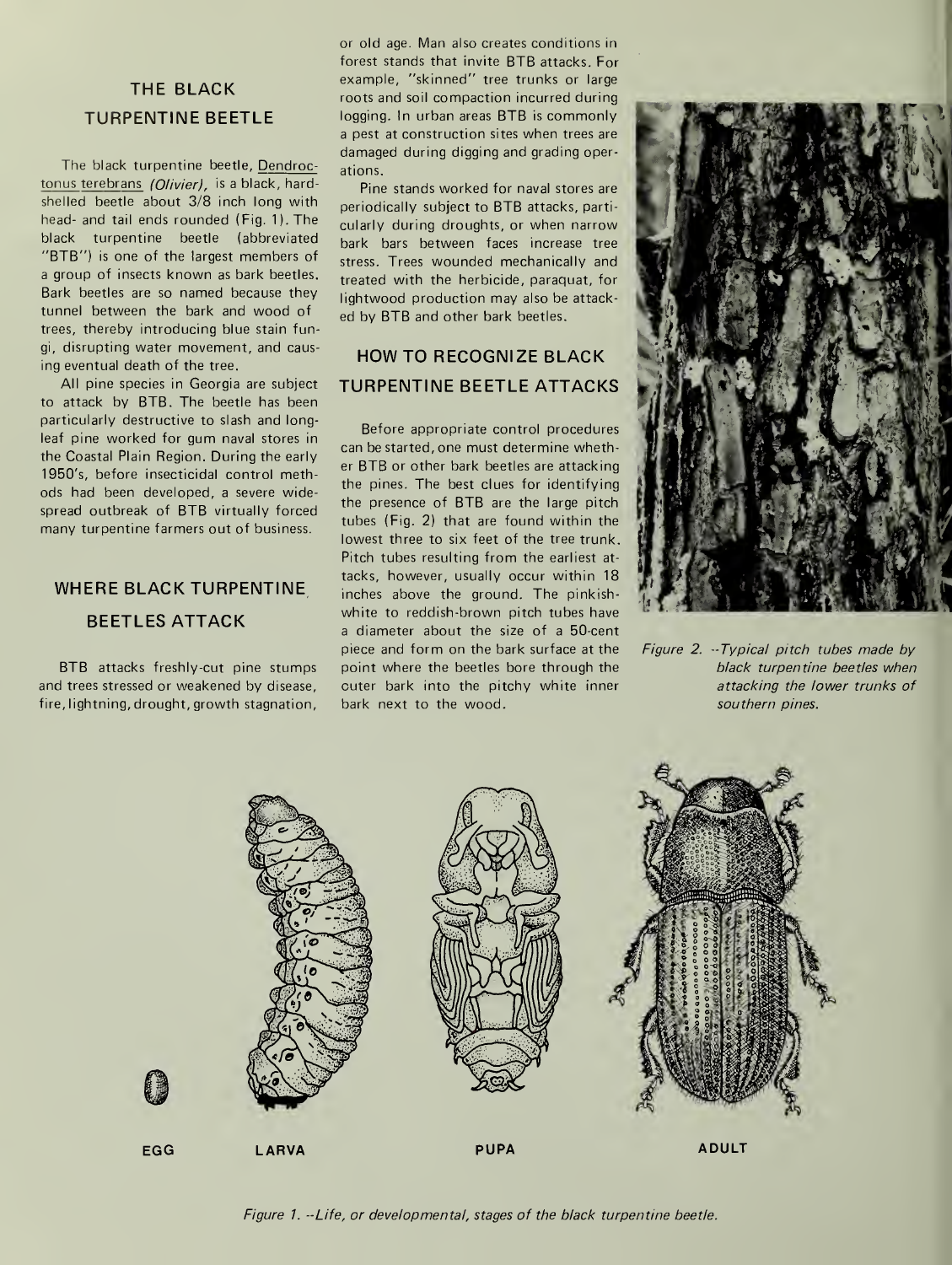#### - LEGEND -

- (1) Pitch tube at beetles' entrance into bark.
- (2) Female BTB excavating egg gallery between bark and wood.
- (3) Male BTB clearing egg gallery of pitch and debris.
- (4) Elongated pocket containing eggs along side of gallery.
- (5) Irregular-shaped area of inner bark consumed by groups of larvae (grubs).
- (6) BTB pupae (transformation stage from grubs to beetles).
- (7) Newly-formed (pale yellow or callow) beetle.
- (8) Callow adults turn to black color before emergence from tree or stump.
- (9) Emergence (exit) hole of newly-formed beetles.



Figure 3. -- Development of the black turpentine beetle in the inner bark of southern pines.

During construction of the egg gallery in the inner bark (Fig. 3), the attacking beetles must work to keep from being overwhelmed by the flow of gum; so this gum is continually pushed out of the entrance hole forming the pitch tube.

Pitch tubes resulting from successful BTB attacks are reddish brown in color and have a coarse granular texture due to the mixture of pitch and dark-colored bark particles; after <sup>a</sup> month or two the pitch tubes have a grayish color. Pitch tubes formed during unsuccessful beetle attacks are called "pitch-outs" and are characterized by their pinkish-white to yellow color and their composition of mostly pitch mixed with few bark parti cles giving them <sup>a</sup> smoother texture.

Pines attacked by BTB are also com monly attacked by other bark beetles such as the southern pine beetle and pine engraver beetles. Pitch tubes made by these other bark beetles occur higher on the trunk and are usually much smaller than BTB pitch tubes, i.e., diameter of <sup>a</sup> dime or smaller. Fine-textured, reddish brown bark particles, called boring dust, are often produced when other bark beetles attack and can accumulate in noticeable amounts around the base of the tree, in bark crevices, and in naval stores cups and gutters.

Fluffy, yellowish-white piles of finelyshredded wood particles usually appear at the base of trees attacked by BTB and other bark beetles. These piles are pro duced by the ambrosia beetle, Platypus flavicornis (F.) which bore directly into the wood at the base of the tree. Ambrosia beetles do not kill the pines, but usually attack after successful bark beetle attacks when the tree's foliage has begun to fade. When ambrosia beetle boring dust encompasses at least half the circumference of the tree's base, the tree almost invariably dies.

More positive identification of the BTB can be made by peeling back the bark down to the wood surface with <sup>a</sup> hatchet to expose the insect feeding galleries. The first hatchet cut should be made just above <sup>a</sup> pitch tube and then the bark should be steadily pried from the wood working downward for about 12 inches; if no galleries or insects are found after the first piece of bark is removed, remove sections of bark from either side of the first piece removed. The beetles or their immature stages, i.e., eggs, larvae pupae (Figs. <sup>1</sup> and 3), will usually be found on the inner surface of the removed bark section or on the exposed wood surface. Assistance in identifying bark beetles can be obtained at an office of the Georgia Forestry Commission or County Agricultural Extension Agent.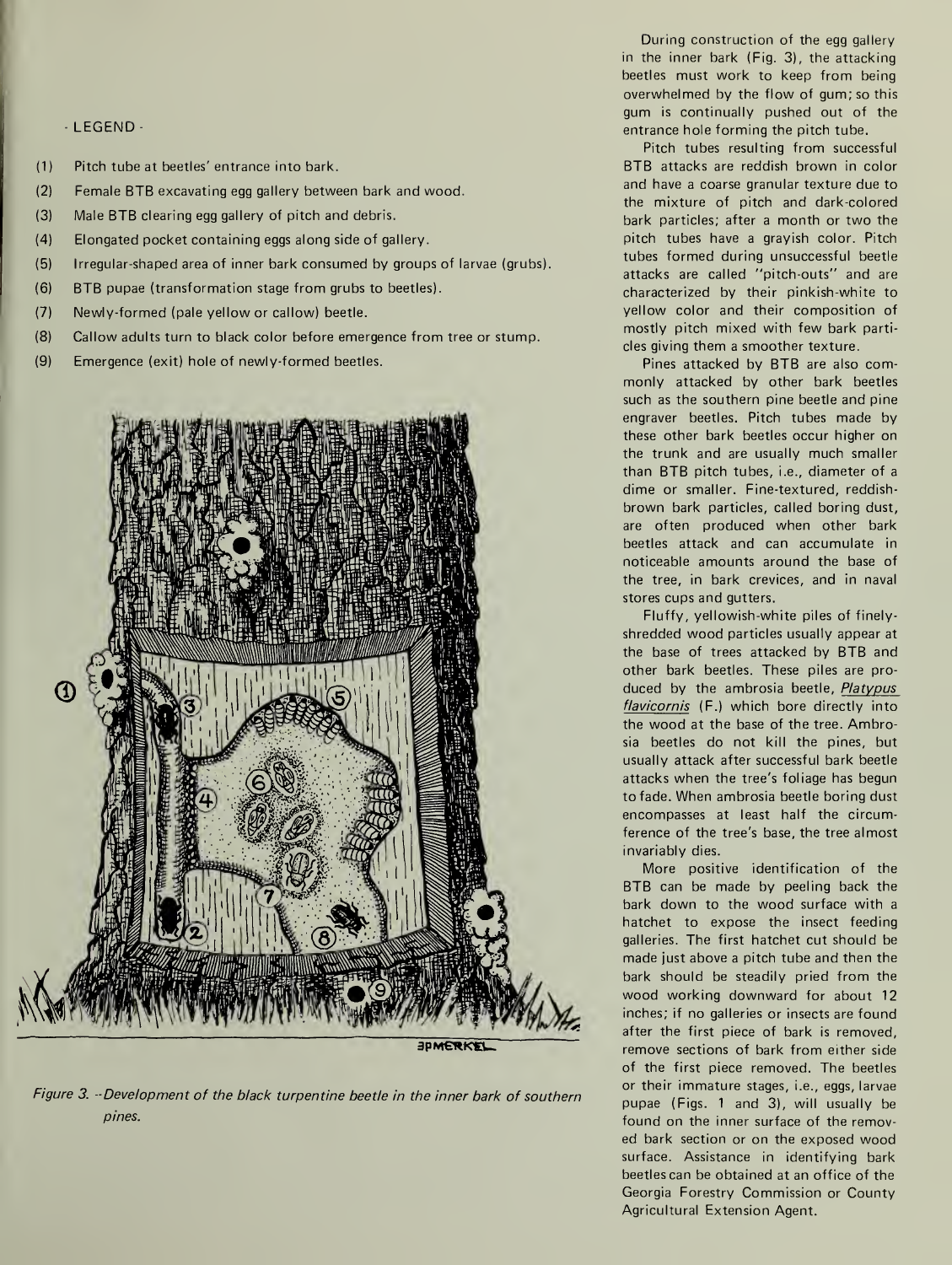#### HOW BLACK TURPENTINE BEETLES PRODUCE NEW BROODS

As in the case of all bark beetles, the BTB passes through an egg, larval or grub, and pupal stage (Fig. 1) in the inner bark before transforming into a beetle (Fig. 1). The newly-formed beetles emerge from stumps and infested trees that have died and attack additional fresh-cut stumps and green trees to start the life cycle over again. The life history of the BTB isillustrated in Fig. 3 and differs from other pine-infesting bark beetles in the following ways: (1) clusters of eggs are laid in one or more narrow elongated pockets, usually on one side of the egg gallery (Fig. 3-(4)); and (2) groups of larvae feed side by side excavating <sup>a</sup> large continuous area or cave-like gallery which increases in size as the larvae grow and move away from the egg pocket: sometimes an area of one to two square feet of inner bark is consumed by the larvae.

The black turpentine beetle takes three to four months to complete <sup>a</sup> single generation, that is, from the time the parent beetles enter <sup>a</sup> tree or stump until the newly-formed beetles emerge. In contrast, other southern bark beetles complete a single generation in twenty to forty days. In the warmer climate of south Georgia the BTB may complete two and one-half to three complete generations per year and adult activity slows down only during the colder months (November through February).

Fig. 3 is a graphic presentation of the development of <sup>a</sup> single generation of the BTB from the time that the attacking parent beetles enter the bark until the new-generation beetles mature and emerge from an infested tree or stump. One rarely finds all life stages of the BTB under the bark at any given time; but beetle development follows the numerical sequence as shown in figure 3. For ex ample, the large pitch tube (Fig. 3 - (1)) is formed at the hole where female (Fig. 3 - (2)) and male (Fig. 3 - (3)) parent beetles enter the bark and begin egg gallery construction. It should be noted that larvae or grubs, (Fig. 3-(5)) after hatching from the eggs (Fig. 3-(4)), shed their body covering ("skins") several times increasing in size after each molt. When larvae mature they leave their group feeding sites along the edge of the irregularshaped gallery and back-track into the previously-consumed area of inner bark containing dry, fine, granular boring material and form eliptical-shaped cells in which to pupate (transform to beetles)

(Fig.  $3 - (6)$  and  $(7)$ ). One or more new adults (Fig. 3 - (8)) may emerge through <sup>a</sup> single exit hole (Fig. 3 - (9)).

Attacking beetles after depositing one or more egg clusters may emerge through the bark and attack elsewhere on the same tree or attack other trees. Also, at tacking beetles may be repelled by large flows of pitch and may attack elsewhere on the same tree or attack other trees. Numerous pitch tubes on <sup>a</sup> tree do not always mean successful attack and tree death (See "How To Recognize BTB Attacks").

#### ATTACK BEHAVIOR OF THE BLACK TURPENTINE BEETLE

Although beetle attacks (pitch tubes) commonly occur to <sup>a</sup> height of six feet above ground, the majority are found within the basal three feet of attacked trees. It is important to note that the first attacks usually occur within the basal 18 inches of the tree and subsequent attacks increase in height on the tree trunk as in festation progresses. BTB attacks on in dividual trees may last for four to seven months. It has been observed that as the number of pitch tubes increases above ground, additional attacks occur beneath the soil surface on tap and large lateral roots larger than one inch in diameter. Successful BTB brood development in roots has only been observed within the upper 18 inches of soil. It is not known whether first attacks on <sup>a</sup> tree occur on the roots; but it is not unusual to find early attacks in the root-collar area be neath the needle litter.

Black turpentine beetle attacks are not always fatal to the tree, but when they are, the green color of the healthy foliage fades from yellow-green to pale yellow and finally to <sup>a</sup> brick red. Fading of foliage may begin four to eight months after the initial attacks. In contrast, southern pines attacked by other bark beetles usually begin to fade within three to four weeks after initial attack.

Black turpentine beetle infestations are difficult to detect from the ground or air because of the long attack period and the long, but highly variable, time interval between initial attacks and foliage fading. Stands infested by BTB generally contain trees in all stages of attack, foliage dis coloration, and crown deterioration. The groups of faded trees so characteristic of other bark beetle infestations will not be seen. One is more likely to find a majority of green trees under attack with dead and dying trees scattered sporadically throughout the stand.

# INSECTICIDAL CONTROL OF THE BLACK TURPENTINE BEETLE

There are two courses of action which can be followed if trees are attacked by BTB: (1) Salvage all infested trees and spray stumps with an insecticide registered for control of BTB; or (2) when sal vage is impractical, spray all attacked trees up to the height of the highest pitch tube with <sup>a</sup> registered insecticide. Spraying should continue as long as additional trees continue to be attacked in the stand. By so doing, many attacked trees will be saved, additional attacks will be prevented on trees already under attack, and subsequent beetle activity reduced. Don't be fooled by only <sup>a</sup> few pitch tubes at the base of the tree! BTB works long and persistently and will eventually kill the tree; so act promptly if you want to save trees!

Preventive spraying, i.e., the applica tion of an insecticide before BTB attacks the tree, is expensive but effective where the timberland owner wants to protect high-value trees. Preventive spraying can be used in areas cut back to seed trees, in seed orchards, and on street and yard trees. Water emulsions of insecticides should be used instead of oil solutions in situations where lawns and ornamental shrubs might be damaged by the fuel oil.

### MIXING AND APPLYING INSECTICIDES

Before purchasing an insecticide check with your local County Agricultural Ex tension Agent or State Forestry Commission office to determine what insecticides are registered currently for BTB control. When this publication was prepared, only two insecticides, lindane and chlorpyrifos, were registered for BTB control.

After the insecticide is purchased, read the label on the container carefully for dilution, mixing, and application instructions. Other recommendations on the label, concerning the use of special safety, equipment, should be followed closely!

Insecticides for bark beetle control are usually sold as water emulsifiable or oil soluble concentrates. The water emulsifi able concentrates are diluted with water and the oil soluble concentrates are dilut ed with No. 2 fuel oil.

The insecticide, lindane, can be used for BTB prevention or control as <sup>a</sup> 0.5% concentration in either water or No. 2 fuel oil; whereas the insecticide, chlor-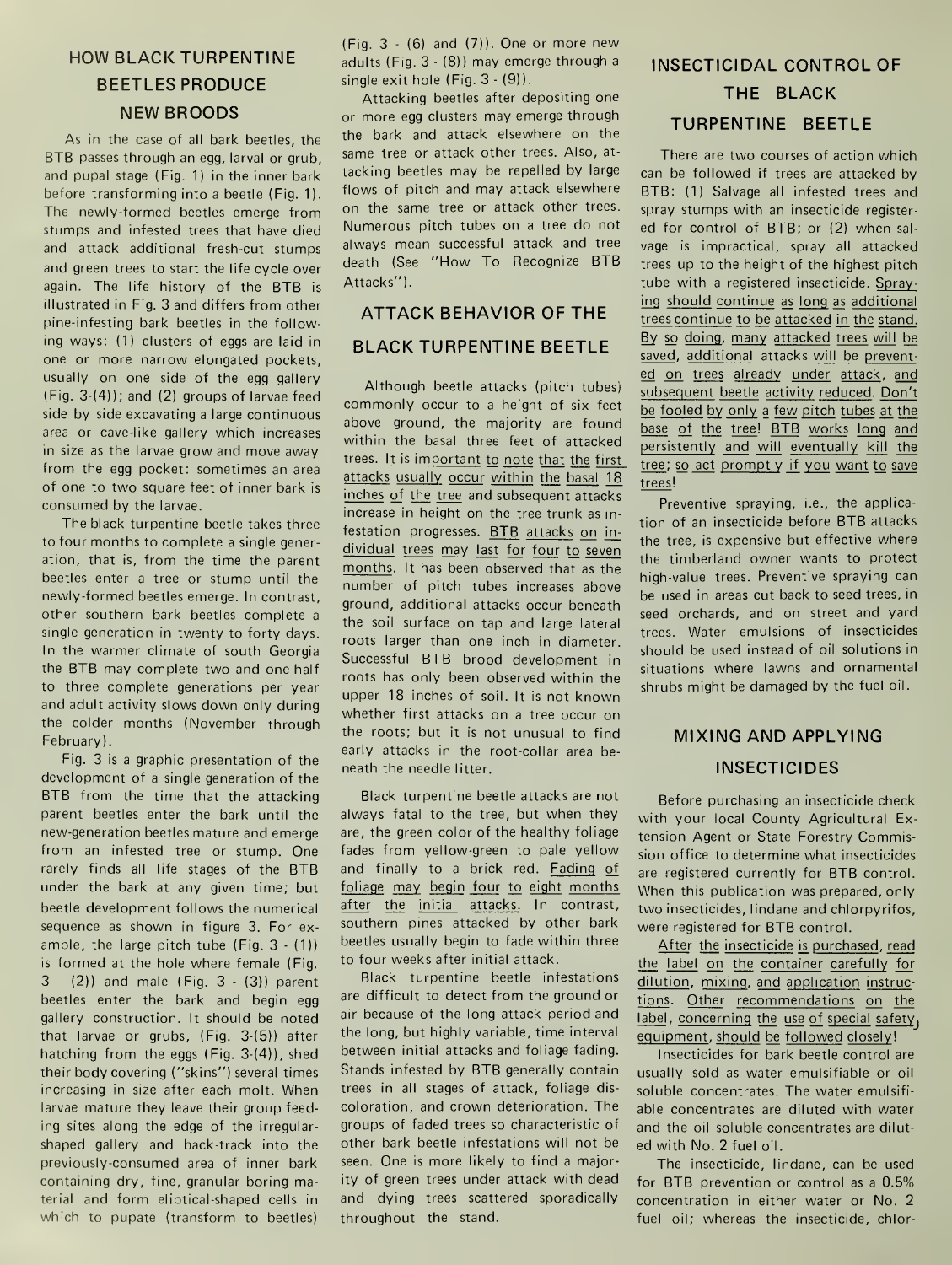pyrifos, is used at <sup>a</sup> 1% concentration in water only. The Appendix will show you how to properly dilute any insecticide concentrate.

For remedial control, that is when you want to kill beetles after they have enter ed the tree, oil solutions will give better bark penetration and <sup>a</sup> longer residual effectiveness than water emulsions in pre venting additional BTB attacks on the same tree. If large numbers of trees or stumps require spraying, it would be much less expensive to use <sup>a</sup> water emulsion. Water emulsions are also preferable for use in urban areas and near dwellings where oil solutions may damage lawns, flowers and shrubs.

Spraying is easily accomplished with an ordinary, hand-pump, compressed air sprayer of one to three gallon capacity. Use a spray nozzle that will give a fan shaped or cone-shaped spray pattern of coarse droplet size. When a fine mist is used to spray, too much time is required and it is more difficult to achieve penetration of deep bark crevices. A nozzle that produces a solid stream will give good bark coverage but normally there is waste of spray material because of excessive run-off.

On infested trees begin spraying about <sup>a</sup> foot above the highest pitch tube on the tree trunk. On uninfested trees, where prevention of BTB attacks is desired, begin spraying the trunk at waist-height. Spray one side of the tree first, starting at the highest point on the trunk, moving the nozzle back and forth horizontally, and gradually working toward the tree base. Sufficient spray material should be applied so that it forms small rivulets that run into the bark crevices. Then move a round the tree, again starting at the highest point on the trunk, and proceed as just described making sure your spray overlaps slightly the portion of the trunk sprayed previously. Do this until the entire bark circumference has been covered thoroughly. Finally make one pass around the entire base of the tree, directing the spray at the root collar, that is, the junction between the tree and the soil. On mature trees, particularly on low, poorlydrained sites, there is often a thick accu mulation of loose bark scales and needle litter at the base of the trees. Better spray coverage of the root collar will be obtain ed if the litter is scuffed away from the base of the tree.

## INSECTICIDAL CONTROL IN NAVAL STORES OPERATIONS

Spraying individual trees is a pro cedure well-adapted to gum naval stores operations and need not be costly and time-consuming if the following proce dures are followed:

- 1. Chippers should learn to recognize BTB attacks; and since they visit all worked trees throughout the chipping season, they can scout for and report locations of BTB attacks when they first appear. Provide each chipper with a roll of brightly colored plastic flagging tape to be tied around the tree trunk at breast height, or at eye level on a nearby bush, when BTB pitch tubes are encountered. BEWARE! - some of the first pitch tubes are hidden from view under or behind the turpentine cup and in deep bark crevices near the ground line.
- 2. Spray attacked trees as soon as possible after the chipper flags them. Spraying trees promptly prevents additional BTB attacks on the same trees. When BTB populations are high, other trees, in addition to those sprayed initially, may become attacked throughout the summer and fall. Therefore, keep up with the newly-attacked trees and spray them each month if necessary.

Don't allow the number of infested trees to accumulate to the point where you must contend with <sup>a</sup> large, costly, spray job.

#### INSECTICIDAL CONTROL IN THINNED AND HARVESTED STANDS

Even though BTB breed in freshly-cut stumps, it is not necessary to routinely spray stumps with an insecticide as <sup>a</sup> preventive measure. Spraying numerous stumps is costly. Furthermore, there is no certainty that BTB will breed in the green stumps and spread to residual trees. In stead, periodically examine the residual stand for about six months after logging to determine whether the BTB is aggressively attacking trees, particularly trees damaged by logging. Spray attacked trees as soon as BTB activity is observed. If <sup>a</sup> sharp increase in attacked trees occurs, all attacked and unattacked damaged trees should be sprayed to the height of the highest pitch tube or to the height of logging damage on the trunk such as "skinned" bark.

# APPENDIX

The following is <sup>a</sup> hypothetical label for <sup>a</sup> concentrated water emulsifiable in secticide showing the chemical ingredients:

#### INSECTICIDE BRAND X

| Active Ingredients                                      | By Wt. |
|---------------------------------------------------------|--------|
|                                                         |        |
| Aromatic Petroleum Derivative Solvent 59%               |        |
|                                                         |        |
| *Contains 1.65 pounds of active insecticidal ingredient |        |
|                                                         |        |

\*AII pesticide labels must contain <sup>a</sup> statement about the weight (pounds) of active insecticide per gallon of concentrate. With this information, and the following formula, one can readily calculate how much concentrate is required to mix with the desir ed amount of water, or No. 2 fuel oil, to obtain the percent spray solution needed.

Formula =  $(gals. of spray wanted) \times$  (% active ingredient wanted)  $\times$  8.3 (Ibs. of active ingredient per gal. of concentrate)  $\times$  (100) = gals, of emulsifiable concentrate needed

Example [ <sup>10</sup> gals, spray wanted) <sup>x</sup> (1.0% active ingredient wanted) <sup>x</sup> 8.3  $*(1.65$  lbs. active ingredient per gal. concentrate)  $\times$  100  $=$   $\frac{1.0 \times 1 \times 8.3}{1.65 \times 100} = \frac{83}{165} = 0.5$  gal. or 2 quarts of "Brand X" concentrate

Note: To prepare the final spray mixture place the  $\frac{1}{2}$  gallon of concentrate into a mixing container and add sufficient water  $(9\frac{1}{2}$  gals.) to make a total of 10 gallons of water emulsion.